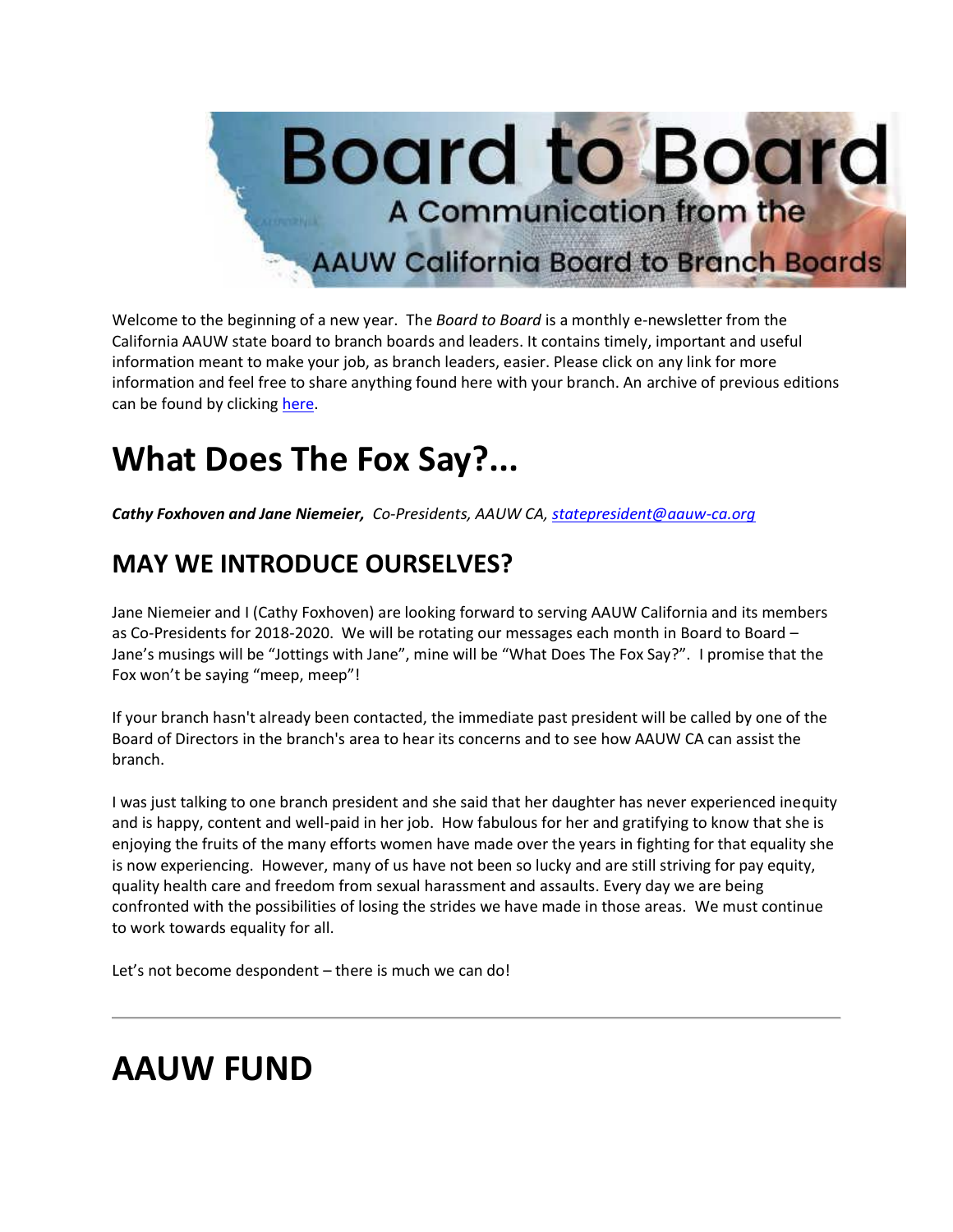*Submitted in part by Sharon Westerfer*

### **SAVE THE DATES and plan to attend the upcoming AAUW Fund Fall Luncheons!**

- Saturday, October 6: Basque Cultural Center, South San Francisco
- Sunday, October 7: Danville Crow Canyon Country Club
- Saturday, October 13: Seal Beach Old Ranch Country Club

All the details for registration will be in the August 2018 Board to Board. The price will remain at \$45 and the locations are the same as last year! The speakers will be the 2018-19 AAUW Fellows studying in California.

The salads will be delicious and the dessert will be even better! You will be proud to be an AAUW member when you hear these remarkable young women tell their stories!

The luncheons are an excellent opportunity for your branch members to meet Fellowship and Grant recipients and perhaps choose a speaker for one of your branch meetings. Please share this information with your branch members.

All of the [Fund forms](https://bor.aauw-ca.org/sendy/l/892WZcugyyn7Dp4I7u2fztNQ/kLCMq3QapOs8BjGa3dO2dw/pKhCHHzOxBCpYBI1eKKm8g) on the AAUW California Fund website have been updated; check out the pages as there is a lot of information to help make the Fund V.P. job easier.

When planning designation of your branch AAUW Fund donations, please consider the [Unfinished](https://bor.aauw-ca.org/sendy/l/892WZcugyyn7Dp4I7u2fztNQ/J9F3Lvw0XHR9cQvm892f3r2g/pKhCHHzOxBCpYBI1eKKm8g)  [California Endowments.](https://bor.aauw-ca.org/sendy/l/892WZcugyyn7Dp4I7u2fztNQ/J9F3Lvw0XHR9cQvm892f3r2g/pKhCHHzOxBCpYBI1eKKm8g)

Have you been thinking about volunteering to be an AAUW Fund committee member? The tasks will be easy and it will be rewarding to meet and interact with the Fellows. Jus[t complete an application](https://bor.aauw-ca.org/sendy/l/892WZcugyyn7Dp4I7u2fztNQ/32N37631763wOYIfkGZFIyOLug/pKhCHHzOxBCpYBI1eKKm8g) and let me know at [dianneowens9@gmail.com.](mailto:dianneowens9@gmail.com)

# **COLLEGE/UNIVERSITY (C/U) COMMITTEE**

*Donna Lilly, C/U Committee Chair, [donnalilly@roadrunner.com](mailto:donnalilly@roadrunner.com)*

*Submitted in part by Tina Byrne*

#### **Summer "To Do" List**

• Give the gift of AAUW national membership to anyone you know graduating within the last two years. Clic[k here](https://bor.aauw-ca.org/sendy/l/892WZcugyyn7Dp4I7u2fztNQ/cuYoQ588923X11jrzjNIUsoA/pKhCHHzOxBCpYBI1eKKm8g) to fill out the form.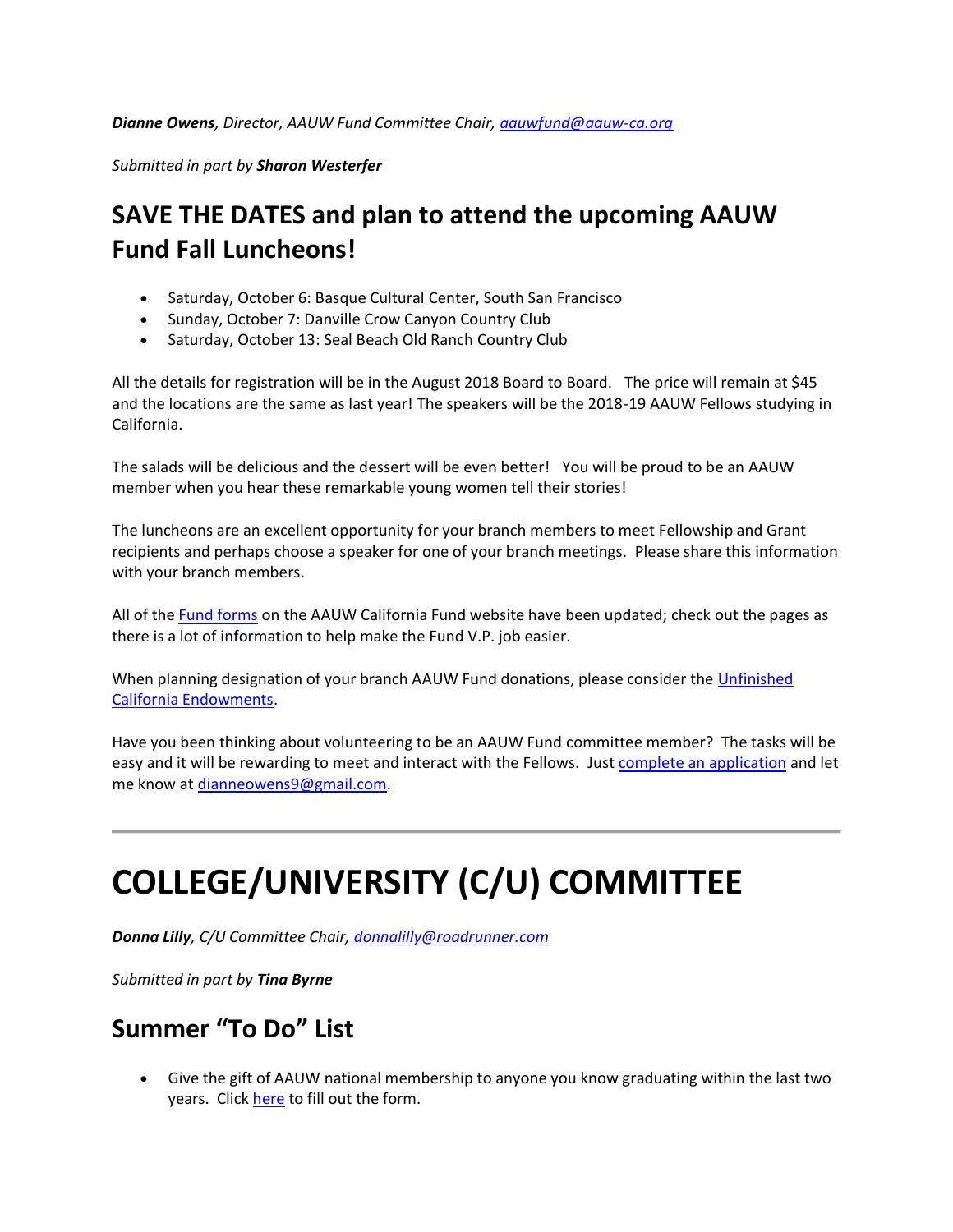- Last year more than 80 college and university campuses were a partner member of AAUW in California and more than 60 members served as branch C/U chairs in the state. Appoint one or two branch members to represent your branch as college/university (C/U) relations chairs to promote AAUW programs such as Start Smart, Title IX discussions, Voter Registration, Scholarship Receptions, AAUW Student Club on campus and activities to recruit e-student affiliates. Clic[k here](https://bor.aauw-ca.org/sendy/l/892WZcugyyn7Dp4I7u2fztNQ/Nrm892GfRAb23gb8ejf892hcsA/pKhCHHzOxBCpYBI1eKKm8g) for the duties of the branch C/U chair. Make sure your branch president enters her name(s) in that role in both the national and state Board Officer Reports (BOR's).
- Ask the C/U Representatives at the partner campuses near you to become members of your branch. The C/U Representatives are already national members and their state dues are also free. Your branch could sponsor their branch dues.
- Email your branch C/U chairs' contact information to Donna Lilly ([donnalilly@roadrunner.com\)](mailto:donnalilly@roadrunner.com) to enable continued communication between the state C/U committee and branch C/U chairs.

Let's increase gender equity on more campuses starting now!

## **FINANCE**

*Pat Ferrer, Chief Financial Officer, [cfo@aauw-ca.org](https://bor.aauw-ca.org/sendy/l/892WZcugyyn7Dp4I7u2fztNQ/6jALclMkBfCSyTCaZWjK5w/pKhCHHzOxBCpYBI1eKKm8g)*

### **Happy New Year!**

It is the start of our new fiscal year! But, there are still tasks to be done to close out the old year.

Each branch must file a Federal Income Tax submission. You may request that National do it for you or just file your own (mandatory if your **GROSS** income is over \$50,000). I recommend filing your own then you have a record that it is done. You also need to file a State of California Franchise Tax Board return. National CANNOT do this for you. IBC treasurers—you cannot go through National—you must file your return yourself. More information may be found [here.](https://bor.aauw-ca.org/sendy/l/892WZcugyyn7Dp4I7u2fztNQ/peGsksJse4tlB5cSvSb0Fg/pKhCHHzOxBCpYBI1eKKm8g)

We are awaiting the final invoices for our liability and directors and officers insurance for the 2018/2019 fiscal year. The bills for insurance, which also include the Fund Assessment, will be emailed to the Treasurer and President in the new BOR (Branch Officer Report). Official payment due date is November 15—but we request that you pay as soon as possible as AAUW California will have already spent close to \$45,000 to pay the insurance bill. Information about insurance and the insurance assessment process may be found [here.](https://bor.aauw-ca.org/sendy/l/892WZcugyyn7Dp4I7u2fztNQ/Tx6T7xBGgd0hOSO8921ZaECA/pKhCHHzOxBCpYBI1eKKm8g)

### **MEMBERSHIP**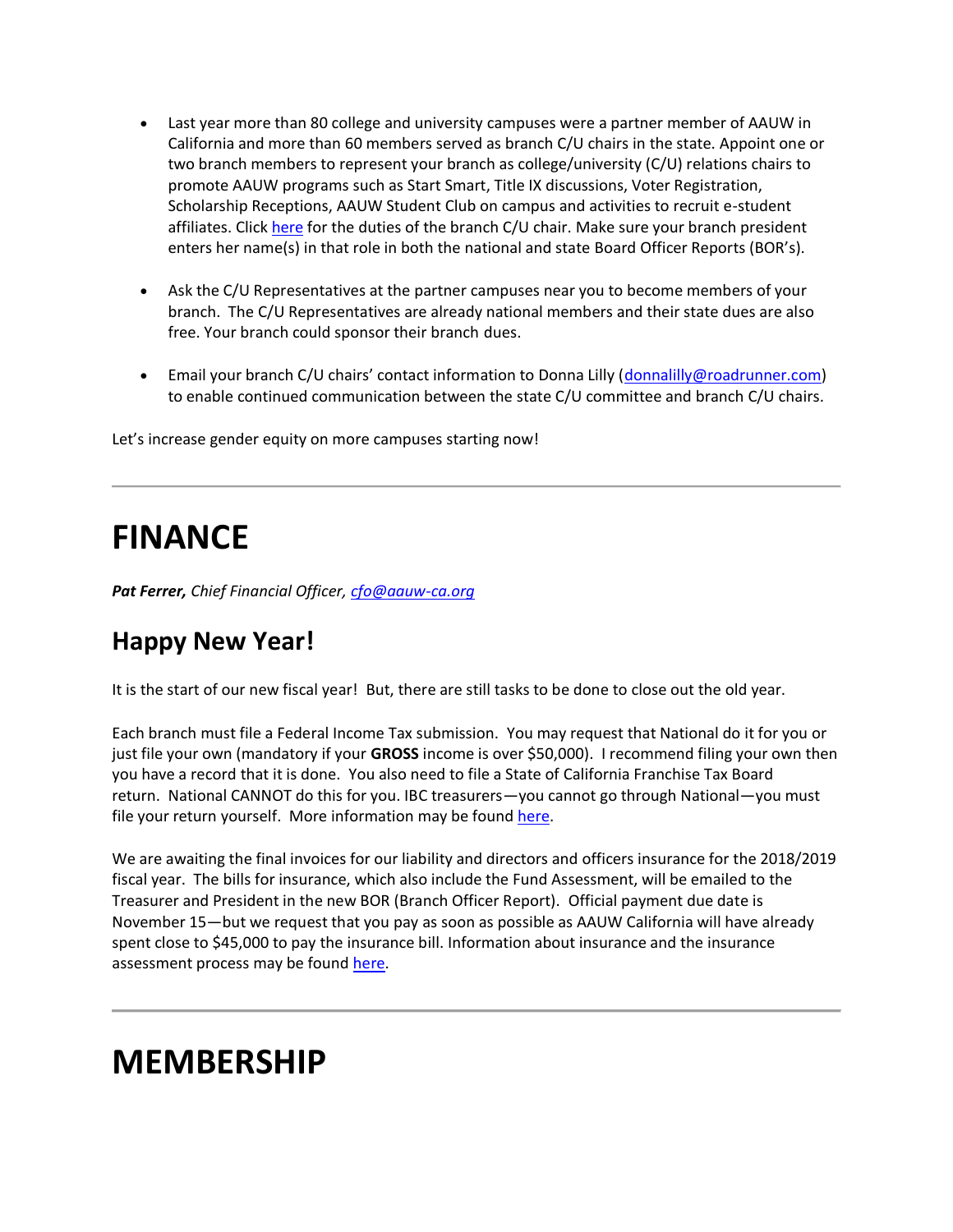*Deanna Arthur, Director, and Charmen Goehring, Director, Membership Committee Co- Chairs, [membership@aauw-ca.org](mailto:membership@aauw-ca.org)*

### **Did you know?**

Last year 53 California branches earned 152 free memberships under the Shape the Future campaign.

Some important clarifications:

- Any meeting that is mission based qualifies as a Shape the Future event it can be your regular monthly meeting (all your meetings are mission-based, right?) or participating in an event in your community.
- The recipients of the Shape the Future half price National (only) dues must be a new or returning member who has not been a member for 2 years.
- For each 2 new members joining under the National Shape the Future program, the branch receives 1 free National membership (3 maximum) to awarded in any way they like.
- The recipient of the FREE membership can be anyone- it doesn't have to be a new member. Use it for a reward for recruiting the most new members; an incentive to get dues paid on time; help for a financially strapped member....
- The Shape the Future campaign reduced dues for new members and the free memberships for anyone are National only. State dues must be paid for all recipients. Branch dues are determined by the branch.

Click [Here f](https://bor.aauw-ca.org/sendy/l/892WZcugyyn7Dp4I7u2fztNQ/X2bk9XY0hYOcqVkeLKgLcg/pKhCHHzOxBCpYBI1eKKm8g)or the details. Please contact us if you have questions.

## **PROGRAM**

*Kathleen Harper, Director, Program Committee Chair, [program@aauw-ca.org](mailto:program@aauw-ca.org)*

*Submitted by Jane Niemeier, Co-President*

### **And the Envelope Please….**

If you were at our April convention, you were amazed, we are sure, by the wonderful mission-based programs that were honored on Friday evening. Now it is time to honor the Programs of the Fourth Quarter. They are just as inspiring as those from the previous three quarters.

Here they are, taken straight from the headlines: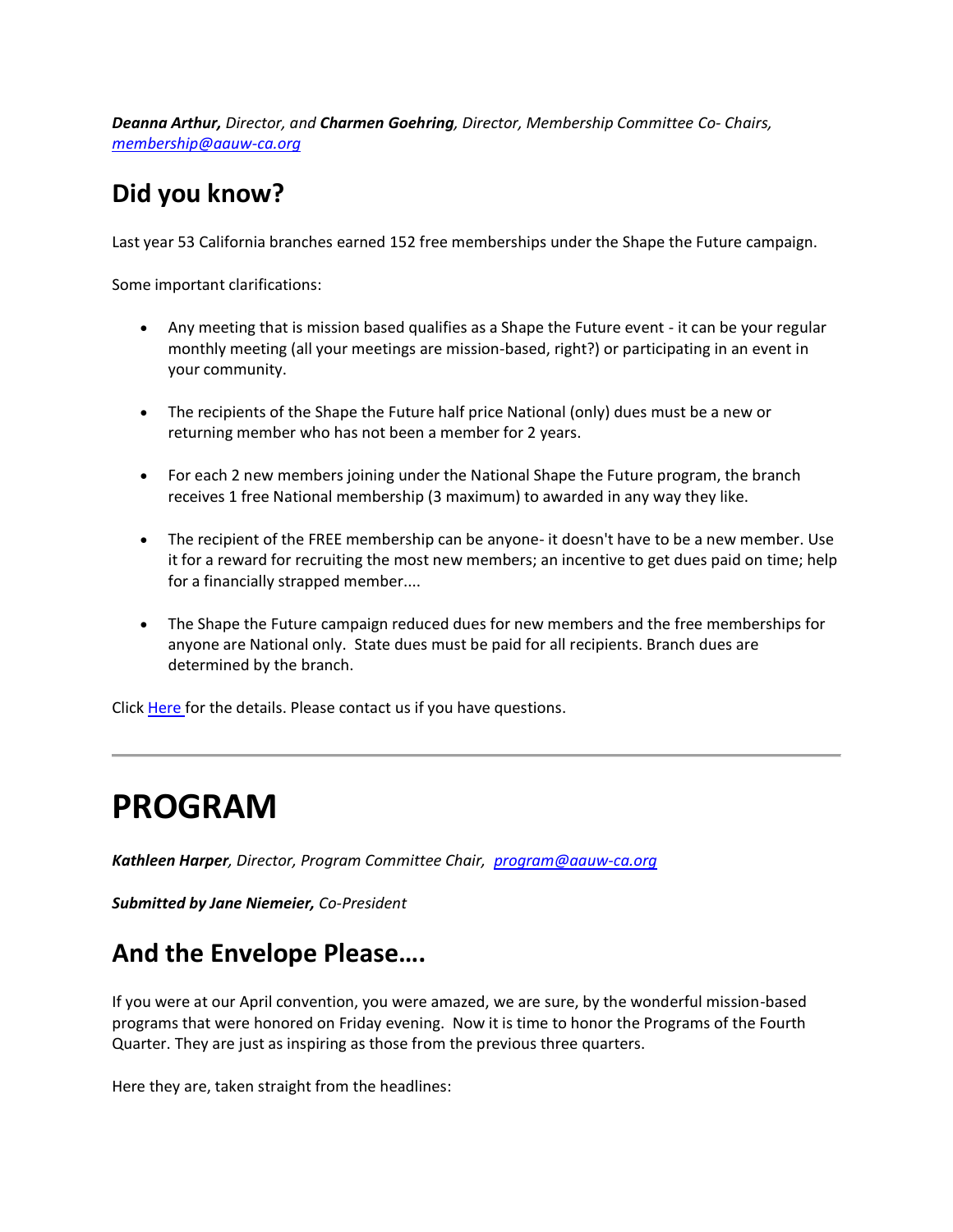Humboldt - "Food Insecurity and Homelessness in the CSU System"

Long Beach - "Gender-Based Harassment from the Street to the Screen"

North Tahoe - "STEM Trek Day"

Sunnyvale/Cupertino - "Girl Powered Engineering with Legos"

These branches will be receiving certificates in the mail in the near future.

All of us on the AAUW California Board of Directors look forward to reading your newsletters during the coming year. We know that you will continue to inspire us with your mission-based programs. Please send them to [branchnewsletters@aauw-ca.org.](mailto:branchnewsletters@aauw-ca.org)

### **PUBLIC POLICY**

*Nancy Mahr, Director, Public Policy Committee Chair, [publicpolicy@aauw-ca.org](mailto:PublicPolicy@aauw-ca.org)*



#### **Get ready for the November election!**

Summer is the time to begin your planning for November election activities. In addition to the candidates for office, there will be 10 statewide ballot measures. The Public Policy Committee will review the measures to determine if any of them concern AAUW's priorities and mission.

Your branch might consider one or more of the usual voter service activities:

- register voters
- hold candidate forums
- get out the vote [\(GOTV\)](https://bor.aauw-ca.org/sendy/l/892WZcugyyn7Dp4I7u2fztNQ/G018ZSnESL1XFj763womavlg/pKhCHHzOxBCpYBI1eKKm8g)

This is a good opportunity to partner with other community organizations on one or more activities.

**Voting is important!** It is our chance to elect legislators who will support legislation that moves our mission forward.